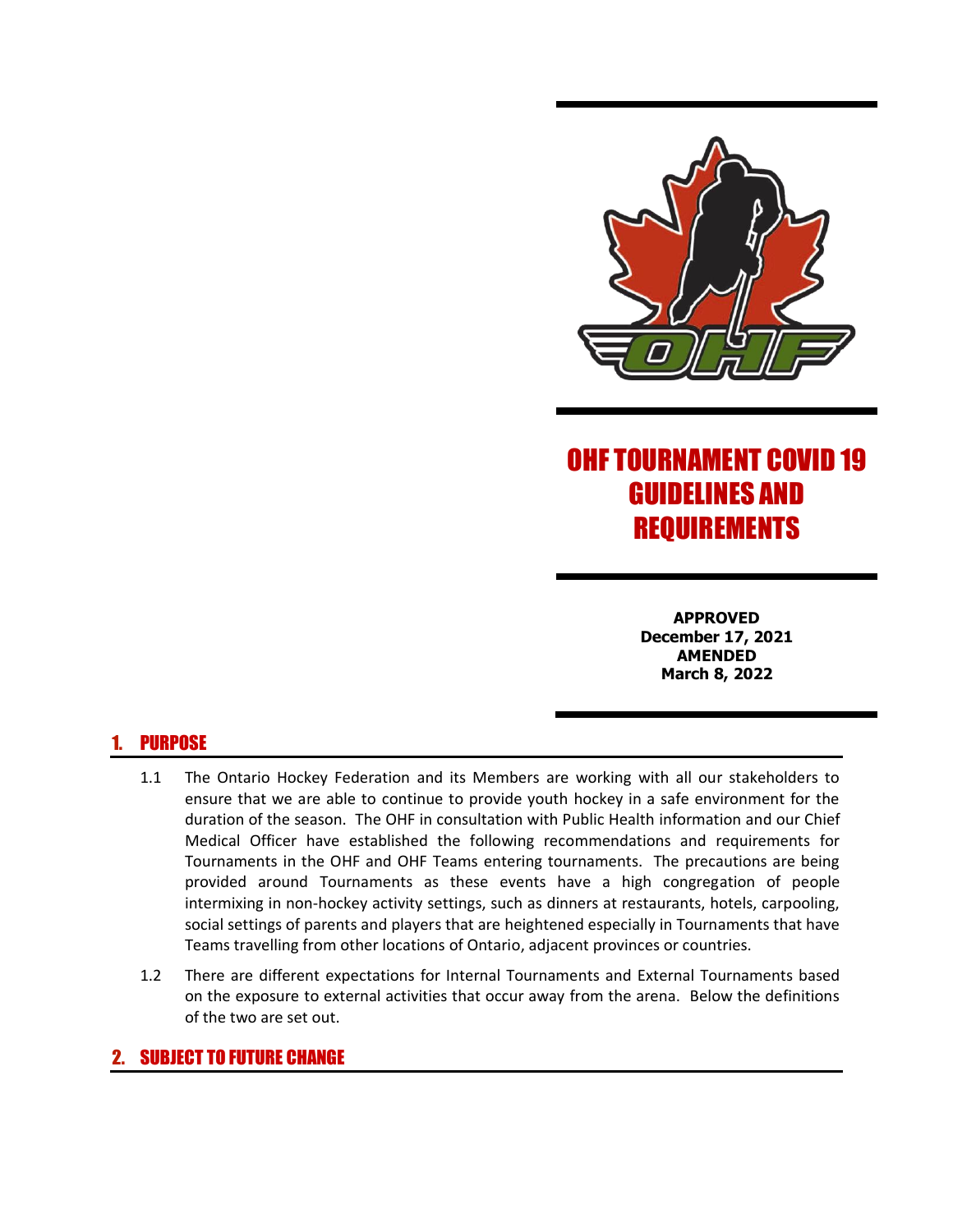2.1 The contents of these guidelines and requirements are subject to change in the future with tighter or lessor restrictions.

### 3. INTERNAL TOURNAMENTS RECOMMENDATION AND REQUIREMENTS

- 3.1 Internal Tournaments are Tournaments operated with Teams that participate in the intraassociation league.
- 3.2 Tournament operators are recommended to:
	- 3.2.1 Manage the facility in a manner that avoids intermixing of Teams outside of the ice surface through:
		- 3.2.1.1. Stagger and divided registration of Teams when entering facilities;
		- 3.2.1.2. Minimize time of Teams inside the facility pre and post-game;
		- 3.2.1.3. Avoiding interaction of Teams in hallways or tunnels to the ice;
		- 3.2.1.4. Avoiding interaction of Teams with pre-game dryland warm-ups;
		- 3.2.1.5. Other as deemed appropriate.
	- 3.2.2 Players coming to the arena to be dressed as much as possible and ready to play where age appropriate,
	- 3.2.3 Not have banquets, lounges or event spaces where participants (players, coaches, officials, parents, tournament staff and spectators) are intermixing,
	- 3.2.4 Crowd control that moves parents and spectators outdoors immediately following games,
	- 3.2.5 Where possible, limit the number of spectators, fans, patrons within the facility.
- 3.3 Teams are recommended to:
	- 3.3.1 minimize the time you are at the arena pre- and post-game,
	- 3.3.2 Only allow one parent or guardian per child in the dressing room area for younger age categories where players require support changing.
- 3.4 Participants, Tournament and Teams must:
	- 3.4.1 properly wear masks at all times by all individuals connected and involved in the tournament with the exception of Players while on the ice or bench during games or On-ice Officials while on the ice.
	- 3.4.2 not attend or participate if they are exhibiting any signs or symptoms of COVID 19.

#### 4. EXTERNAL TOURNAMENT RECOMMENDATIONS

- 4.1 External tournaments are tournaments that are held with Teams from various Minor Hockey Associations that meet any of the following requirements:
	- 4.1.1 Teams do not participate in the same intra-association league during the season; or
	- 4.1.2 Teams are crossing over Public Health Units to participate in the tournament.
- 4.2 Tournament operators are recommended to: